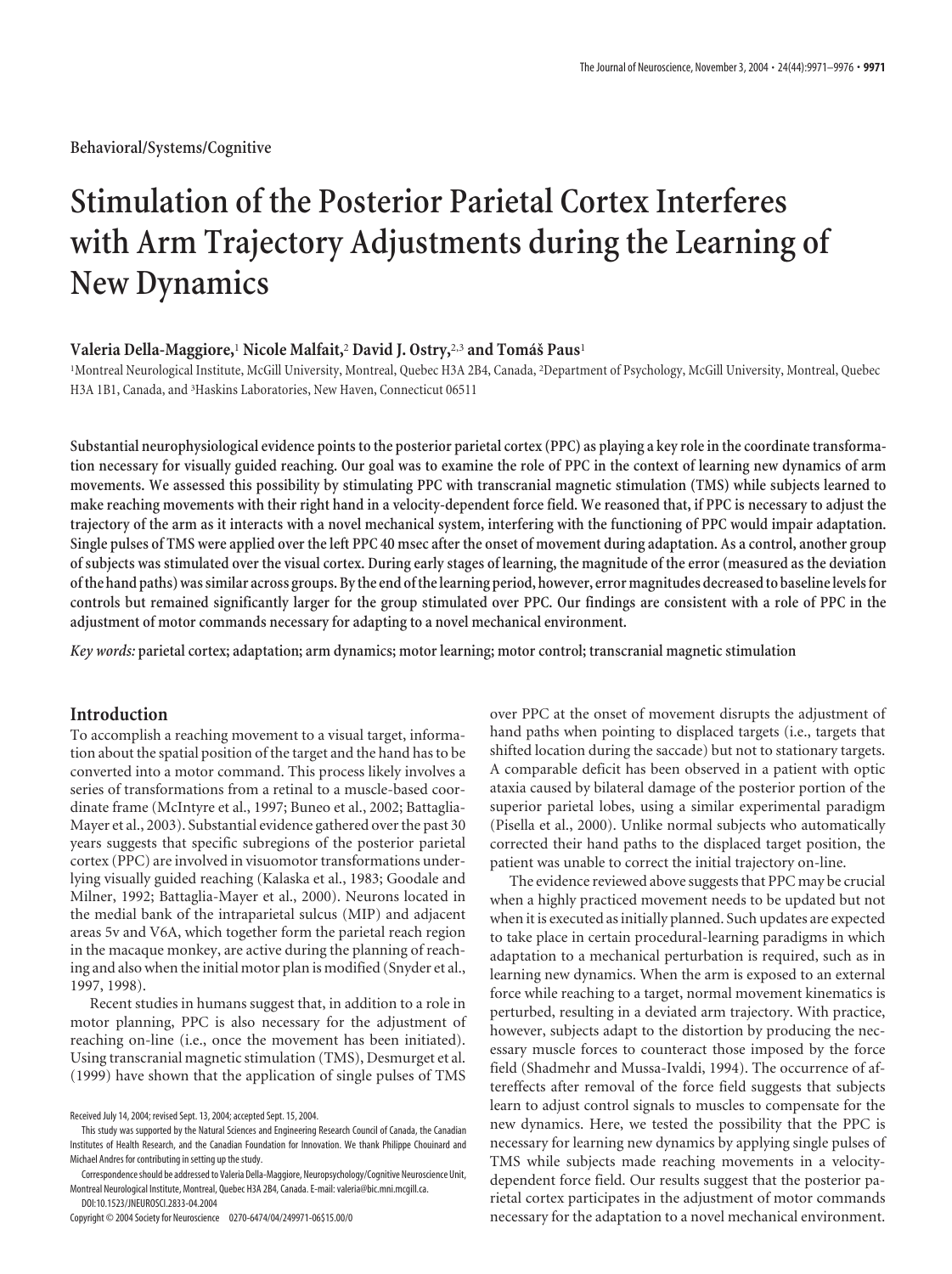#### **Materials and Methods** *Subjects*

Twenty right-handed healthy subjects (10 males and 10 females; 20 –35 years old) participated in this study. Subjects were screened to ensure that none suffered from medical, neurological, or psychiatric disorders and were informed of the experimental procedure before giving written consent. Participants were compensated for their time and inconvenience. The study was approved by the Research Ethics Board of the Montreal Neurological Institute and Hospital.

#### *Experimental setup*

Subjects used the handle of a two-link manipulandum (Interactive Motion, Cambridge, MA) to make 12 cm point-to-point movements to a single target. At the start position, the hand was aligned with the midline of the body; the initial elbow angle was 90°, and the shoulder angle was 50° (Fig. 1*A*). The target, indicated by a lightemitting diode positioned just below the table top, was at 135° relative to the frontal plane. Shoulder movement was restricted by a harness, and the wrist was braced. The subject's

right arm was supported against gravity by an air sled. Participants were trained to produce movements of 500  $\pm$  50 msec in duration and were instructed to move in a straight line to the target; confirmation of straight-movement intention was assessed through debriefing at the end of the experiment. The robot produced a force field in which the force ( *f*) was a function of the velocity of the hand  $(v)$ ; specifically,  $f = Bv$ , where  $B = (0, -23, 23, 0)$  N  $\cdot$  sec  $\cdot$  m<sup>-1</sup>  $\cdot$  . The field was experienced only during the movement to the target. At the end of each movement, the subjects' hand was brought back to the start position by the robot.

#### *Experimental procedure*

The experiment had two phases separated by 5–10 min. During the first familiarization phase, subjects learned to make movements in the "null field" (that is, while the motors of the robot were turned off). This consisted of six blocks of 30 trials each. During the training phase, a velocitydependent force field was applied at the hand by the manipulandum. This period consisted of five blocks of 30 trials each. The force field was unexpectedly introduced on trial 15 of the first block and removed on trial 16 of the fifth block. The last 15 null-field trials were added to examine the occurrence of aftereffects. Because the effect of eye movements on reaching can be affected by stimulation over certain areas of PPC (Van Donkelaar et al., 2000), subjects were instructed to keep their eyes fixated on the target at all times. Subjects could therefore see their arm only through peripheral vision (no cursor was used to represent hand motion). Resting time  $(<$ 3 min) was allowed when needed during each condition.

#### *Data analysis*

Hand positions and forces were sampled at 200 Hz. Position measurements were obtained using encoders in the robotic arm. Forces were measured with a force-torque sensor that was mounted above the handle of the manipulandum. The signals were low-pass Butterworth filtered at 20 Hz and numerically differentiated. The start and end of movement were defined as 5% of the maximum tangential velocity, and the data were time normalized. Adaptation was assessed quantitatively in terms of "initial direction error" (Sainburg et al., 1999) defined as the angular distance between the vector from the start position to the target and the vector from the start to the position of the hand at peak of tangential hand velocity. We named this measure initial angular deviation (IAD). We also computed the maximum perpendicular displacement of the hand path from a straight line to the target and obtained qualitatively similar results (data not shown). To assess the difference in the time course of the hand paths across groups, we computed the angular deviation (AD), defined as the angular distance between the vector from the



**Figure 1.** *A*, Illustrative diagram of the experimental setup. Subjects made center-out planar movements to a visual target using the manipulandum of a robot while their arm was supported by an air sled to reduce friction. *B*, Effect of TMS on the execution of visually guided reaching. Shown are the mean  $\pm$  SE corresponding to the 30 trials of the sixth null-field block for the IAD (top) and tangential velocity (TV) (bottom) during the familiarization phase. For practicality, the trials in which TMS was applied correspond to trials 16 –30 of the figure, as indicated by the horizontal bar.

start to the target and the vector from the start to the position of the hand, at 10 evenly spaced time intervals throughout the movement. Statistical analyses were conducted using repeated-measures ANOVAs, with stimulation site as a between-subjects factor and time as a within-subjects factor. Simple-effect *t* tests were conducted to break down the interaction when significant.

#### *Transcranial magnetic stimulation*

*General procedure.* We first determined motor threshold, defined as the intensity of the stimulator necessary to induce a twitch in the first dorsal interosseus muscle of the right hand 5 of 10 times. During this measurement, the TMS coil was placed on the left side of the head, in the portion of the scalp above the hand area of the primary motor cortex. Single pulses were applied using a Magstim 200 magnetic stimulator (Magstim, Whitland, UK) and a figure-of-eight coil. The intensity used for the experiment was 120% of the motor threshold. Pulses were applied 40 msec after the onset of movement. The timing was based on two previous studies showing a TMS effect of stimulating the posterior parietal area in on-line error detection (Desmurget et al., 1999) and somatosensory discrimination (Oliveri et al., 2000).

To avoid possible confounding effects of interference across adaptation sessions, the effect of TMS on the anatomical target was assessed between groups instead of within group. In half of the subjects (experimental group), the coil was placed over a region corresponding to the left PPC, which we will refer to as left posterior parietal (LPP), and, in the other half (control group), the coil was placed over a region corresponding to the left visual cortex, which we will refer to as occipital (OCC). The stereotaxic coordinates (Talairach and Tournoux, 1988) for LPP  $(x =$  $-36$ ,  $y = -64$ ,  $z = 54$ ; based on the Montreal Neurological Institute MNI-305 template) were selected based on the results of the following two studies. Using TMS in combination with positron emission tomography, we have shown that this area is functionally connected to the dorsal premotor cortex (Chouinard et al., 2003), which is consistent with the frontal connectivity of its putative homolog (namely, MIP) in the macaque (Burnod et al., 1999; Marconi et al., 2001). We have also shown that TMS applied over this region interferes with the awareness of selfgenerated hand movements, which may require the evaluation of the temporal congruency between peripheral (visual and somatosensory) and central (efference copy) signals (MacDonald and Paus, 2003). The coil was placed over LPP and oriented tangentially and perpendicular to the midline with the handle pointing laterally, so that the induced current flowed in a lateral to medial direction. This orientation was chosen purposely to prevent the occurrence of unspecific TMS effects caused by spread of current toward somatosensory and motor cortices, which lie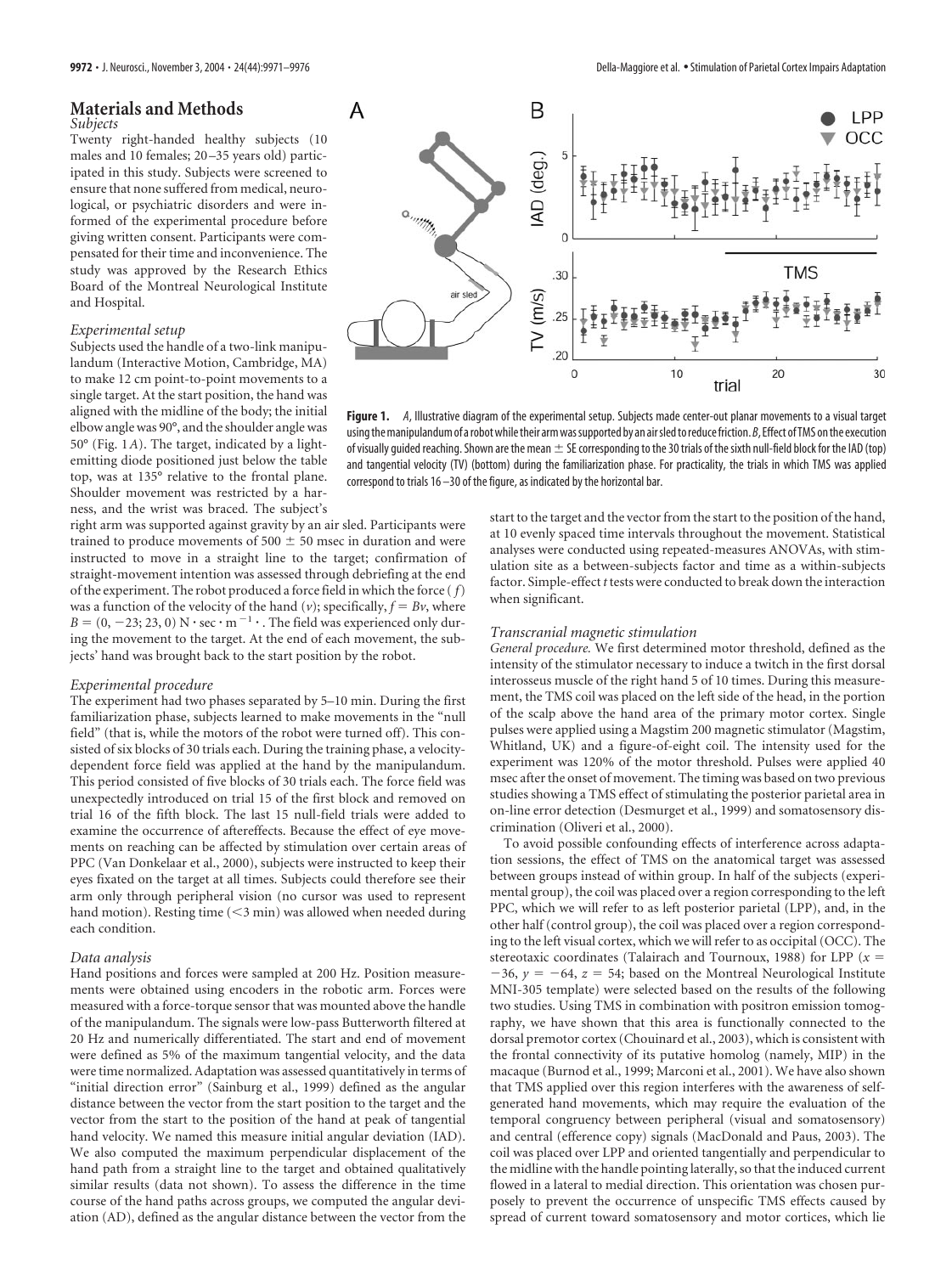significantly more anterior. The OCC coordinate corresponds to the primary visual cortex, and the stereotaxic coordinates  $x = -7$ ,  $y = -82$ ,  $z = -2$  were extracted from previous neuroimaging studies (Hasnain et al., 1998). For the OCC, the coil was oriented tangentially, with the handle parallel to the midline and pointing down, so that the induced current flowed from the ventral to the dorsal surface of the occipital lobe. With the intensity of stimulation and the coil orientation used in our study, neither interference with processing of visual stimuli nor induction of phosphenes are likely (Amassian et al., 1998). To assess whether TMS interfered with the execution of reaching, stimulation was applied during the last block of the familiarization phase, while subjects performed reaching movements in the null field. Single pulses of TMS were delivered during either the first or the last 15 trials of the block, with the order counterbalanced across subjects. To assess the effect of TMS in learning a new dynamic environment, single pulses of TMS were delivered every force-field trial of the training phase in the force field (i.e., trials 16 –30 of block 1, all trials of blocks 2– 4, and trials 1–15 of block 5).

*Localization of stimulation sites.* After determining the motor threshold, frameless stereotaxy was used to localize the stimulation sites on the subject's scalp. Frameless stereotaxy involved the following steps. First, a high-resolution anatomical image (T1-weighted, 1 mm thick slice) of the subject's brain was obtained using magnetic resonance imaging (MRI). Second, the two anatomical coordinates corresponding to LPP and OCC were converted from standardized stereotaxic space (Talairach and Tournoux, 1988) into each subject's native coordinate space (Paus, 1999), and the corresponding region was labeled on the MRI. Localization of the scalp positions overlying LPP and OCC was achieved using a three-dimensional infrared optical tracking system [Polaris System (Northern Digital, Bakersfield, CA); Brainsight software (Rogue Research, Montreal, Canada)]. Frameless stereotaxy was also used to track the position of the coil throughout the experiment.

## **Results**

## **Effect of single-pulse TMS on the execution of visually guided reaching**

The effect of single-pulse TMS on hand trajectory was first assessed in the null field, during the last block of the first session. Figure 1*B* shows the mean  $\pm$  SE across subjects for the initial angular deviation (top) and the tangential velocity (bottom) of the hand. Observations 1–15 correspond to non-TMS trials, and observations 16 –30 correspond to TMS trials. Statistical comparison of IAD for the experimental (LPP) and control (OCC) groups suggests that TMS did not affect the course of arm trajectories when applied during the null field (stimulation site,  $F_{(1,18)} =$ 0.031,  $p = 0.86$ ; time,  $F_{(1,18)} = 0.456$ ,  $p = 0.51$ ; TMS,  $F_{(1,18)} =$ 0.134,  $p = 0.72$ ; TMS by stimulation site,  $F_{(1,18)} = 0.097$ ,  $p = 0.76$ ; stimulation site by time,  $F_{(1,18)} = 0.183$ ,  $p = 0.67$ ; TMS by time,  $F_{(1,18)} = 3.17, p = 0.09$ .

Given that the magnitude of the force field imposed during the training phase of the experiment was proportional to the velocity of the hand, an additional repeated-measures ANOVA was conducted on tangential velocity. This allowed us to evaluate the possibility that any TMS effects observed during force-field learning were caused by interfering with the execution of reaching movements. The results revealed that TMS applied under null-field conditions increased the tangential velocity similarly for both stimulation-site groups (TMS,  $F_{(1,18)} = 18.2, p \le 0.001;$ stimulation site,  $F_{(1,18)} = 0.005$ ,  $p = 0.95$ ; TMS by stimulation site,  $F_{(1,18)} = 0.037$ ,  $p = 0.85$ ; stimulation site by time,  $F_{(28,504)} =$ 0.009,  $p = 0.92$ ). The nonspecific facilitative effect of TMS on reaction time has been observed in a variety of tasks, even when the coil is not in contact with the scalp (Terao et al., 1997). Given that single pulses were delivered 40 msec after the onset of movement, it is likely that either the sound or the somatosensory sensation induced at the scalp acted as a facilitative stimulus, speeding up the motor response and, consequently, increasing the



**Figure 2.** Time course of individual hand paths. Shown are the hand paths for center-out movements in one subject stimulated over LPP and another one stimulated over OCC before, during, and after adaptation to a clockwise force field. Aftereffects represent the resulting arm trajectories after the unexpected removal of the force field during the last block of the training phase.

tangential velocity. Regardless of the possible cause, the fact that hand velocity increased in both groups suggests that this effect was not specific to the site of stimulation and thus could not explain group differences obtained during learning in the force field.

### **Effect of single-pulse TMS on adaptation to a force field**

The force field was introduced unexpectedly during the first block (trial 16) and removed during the fifth block (trial 16) of the force-field training phase. Figure 2 illustrates the change in the curvature of hand trajectories for an experimental and a control subject throughout the following four different stages of the second session: (1) null field, (2) initial exposure to the force field, (3) final stages in the force field, and (4) after removal of the force field during the fifth block (aftereffects). As observed in previous reports, hand paths during the null field unfolded along a straight line to the target. This was true for both subjects. Both subjects also experienced a consistent deviation in their hand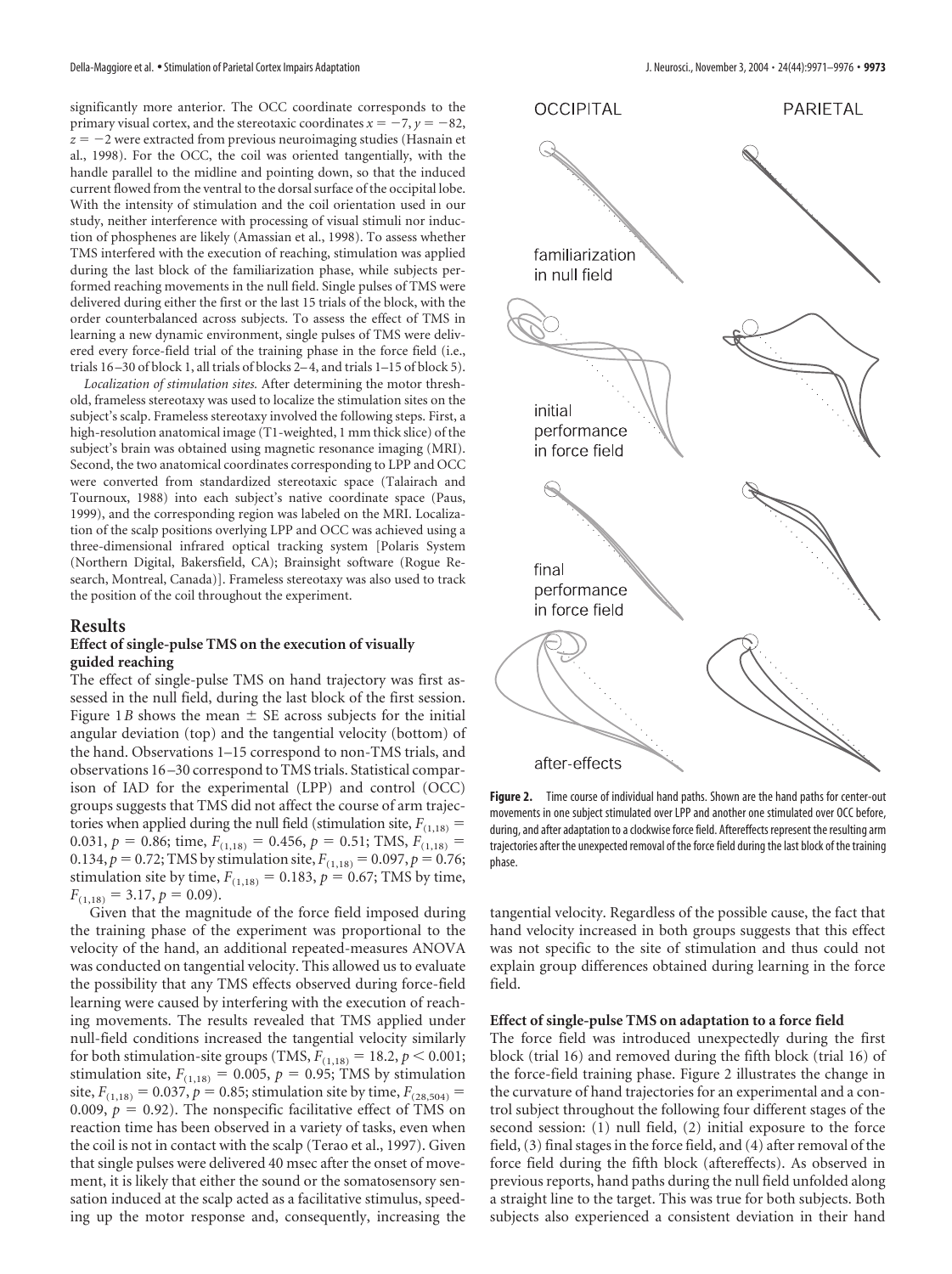

**Figure 3.** Effect of TMS on adaptation to a new dynamic environment. *A*, Shown are the mean  $\pm$  SE of the initial angular deviation as a function of time. The 120 trials of the force field were binned every six trials, yielding a total of 20 bins. The inset shows the mean  $\pm$  SE of the IAD corresponding to the first aftereffect trial for both groups. *B*, Shown are the mean  $\pm$  SE of the AD as a function of normalized movement duration. AD was computed at 10 evenly spaced intervals over the course of the movement for bin 4 (left) and bin 10 (right) of *A*. Circles, LPP; triangles, OCC.

trajectories when they first interacted with the force field. These trajectories straightened significantly toward the end of the training period for the subject stimulated over OCC but not as much for the subject stimulated over LPP. Both experimental and control subjects exhibited aftereffects, although their size was larger for the subject stimulated over OCC.

To quantify the effect of TMS on the degree of adaptation, we computed the IAD for all 120 trials in the force field (blocks 1–5). Subsequently, for statistical purposes, we averaged the IAD every six trials, thus obtaining a total of 20 bins. Figure 3*A* shows the mean  $\pm$  SE of IAD for the LPP and OCC groups. Statistical analysis indicated that the effect of TMS on learning a new dynamic environment depended on the site of stimulation (stimulation site,  $F_{(1,18)} = 3.94$ ,  $p = 0.06$ ; time,  $F_{(19,342)} = 18.31$ ,  $p < 0.001$ ; time by stimulation site,  $F_{(19,342)} = 3.19, p < 0.001$ ). Although it is clear from the figure that both groups initially learned the task similarly (bins 1–7), the larger deviation observed for the experimental group throughout the second half of the training suggests that stimulating the LPP prevented subjects from fully correcting their hand paths to compensate for the perturbation. Additional examination of the interaction revealed significant differences for  $\frac{1}{2}$  bins 8–20 across groups ( $\frac{1}{2}$  bin 8,  $t = -3.72$ ; df = 18;  $p = 0.01$ ). The difference in the time course of hand paths across groups is illustrated by Figure 3*B*, which portrays the angular deviation computed at 10 evenly spaced intervals over the course of the movement for bins 4 (left) and 10 (right) of Figure 3*A*. Bin 4 corresponds to trials 19 –24, whereas bin 10 corresponds to trials 55–60 of the force field. Symbols represent the mean  $\pm$  SE of AD across subjects. As illustrated by Figure 3*B*, no differences in the magnitude of AD were observed at any point of the arm trajectories for bin 4 of the force field (stimulation site,  $F_{(1,18)} = 0.419$ ,  $p = 0.53$ ; time by stimulation site interaction,  $F_{(9,216)} = 0.837$ ,  $p = 0.583$ ), but they were evident for bin 10 (stimulation site,  $F_{(1,18)} = 1.47$ ,  $p = 0.24$ ; time by stimulation site interaction,  $F_{(9,74)} = 2.644, p = 0.007$ .

To determine further whether TMS over LPP affected the learning of new dynamics, group differences in the size of aftereffects measured during block 5 were examined. To assess this possibility, we conducted an a priori one-tailed *t* test on the first null-field (catch) trial. The analysis, which approached significance at  $\alpha = 0.06$  ( $t = -1.59$ ; df = 18;  $p = 0.06$ ), showed that the size of the aftereffect for the OCC group was larger than that obtained for the LPP group (Fig. 3*A*, inset). The extent of the aftereffect was limited. An overall statistical analysis on all 15

aftereffect trials yielded no significant results (stimulation site,  $F_{(1,18)} = 0.16, p = 0.9$ ; stimulation site by time,  $F_{(14,252)} = 1.032$ ,  $p = 0.422$ .

## **Discussion**

In this study, we tested whether interfering with the functioning of the posterior parietal cortex by delivering single pulses of TMS 40 msec after the onset of a reaching movement affected adaptation to a new dynamic environment. Although learning was initially unaffected, TMS significantly interfered with armtrajectory adjustments during later stages of adaptation. The fact that the control group, stimulated over the occipital cortex, exhibited straight hand paths by the end of the experiment indicates that this effect was specific to the stimulation of LPP.

Although TMS was effective in interfering with adjustments of hand trajectories in the force field, it had no specific effect when applied over LPP in the null field. This finding is consistent with recent studies suggesting that PPC is necessary to generate an error signal when either the course or the plan of a movement needs to be updated but not when executed as originally planned. In one of these studies, Clower et al. (1996) showed that handpath corrections during early stages of adaptation to displaced visual input were associated with increased blood flow in the PPC contralateral to the moving hand. Using a response-switching paradigm based on the presentation of visual cues, Rushworth et al. (2001a) showed that TMS applied over PPC disrupted performance when subjects had to switch the movement from the one initially instructed by a precue but not when the movement remained unaltered. Similar results have been reported using the "unconscious" double-step pointing paradigm, designed to study the adjustment of arm trajectories on-line (Goodale et al., 1986; Pelisson et al., 1986; Prablanc and Martin, 1992). The task consists of making rapid pointing movements to a visual target, the location of which can be modified during the course of the initial saccade. Participants successfully correct their hand paths to the updated target location with latencies as short as 110 msec (Desmurget and Grafton, 2000). Using this paradigm, Desmurget et al. (1999) have demonstrated that single pulses of TMS applied over PPC interfered with pointing movements directed to displaced but not stationary targets. Based on this finding, the authors have proposed that PPC may generate an error signal based on the comparison of the current position of the hand and the target.

Here, we show that manipulating PPC activity in a paradigm in which the perturbation affected the position of the arm, instead of the position of the target, similarly impaired the adjustment of the motor command. Interestingly, the effect was observed despite the fact that the perturbation used in our experimental paradigm was predictable across trials, suggesting that this region of the PPC may contribute to the generation of a corrective motor command regardless of the nature of the task. The region of the parietal cortex targeted in our study, which in humans is functionally connected with the dorsal premotor cortex (Chouinard et al., 2003), has been suggested as a putative homolog of MIP in the macaque (Rushworth et al., 2001b; Andersen and Buneo, 2002). In the monkey, this region receives both proprioceptive and visual inputs (Battaglia-Mayer et al., 2001), as well as information from the premotor cortex. This makes it a suitable neural substrate to compute an error signal using the position of the hand and the target, the former based on central [motor corollary discharge (Sperry, 1950)] and/or peripheral (proprioceptive, visual) input. Alternatively, the position of the hand may have been estimated solely based on propri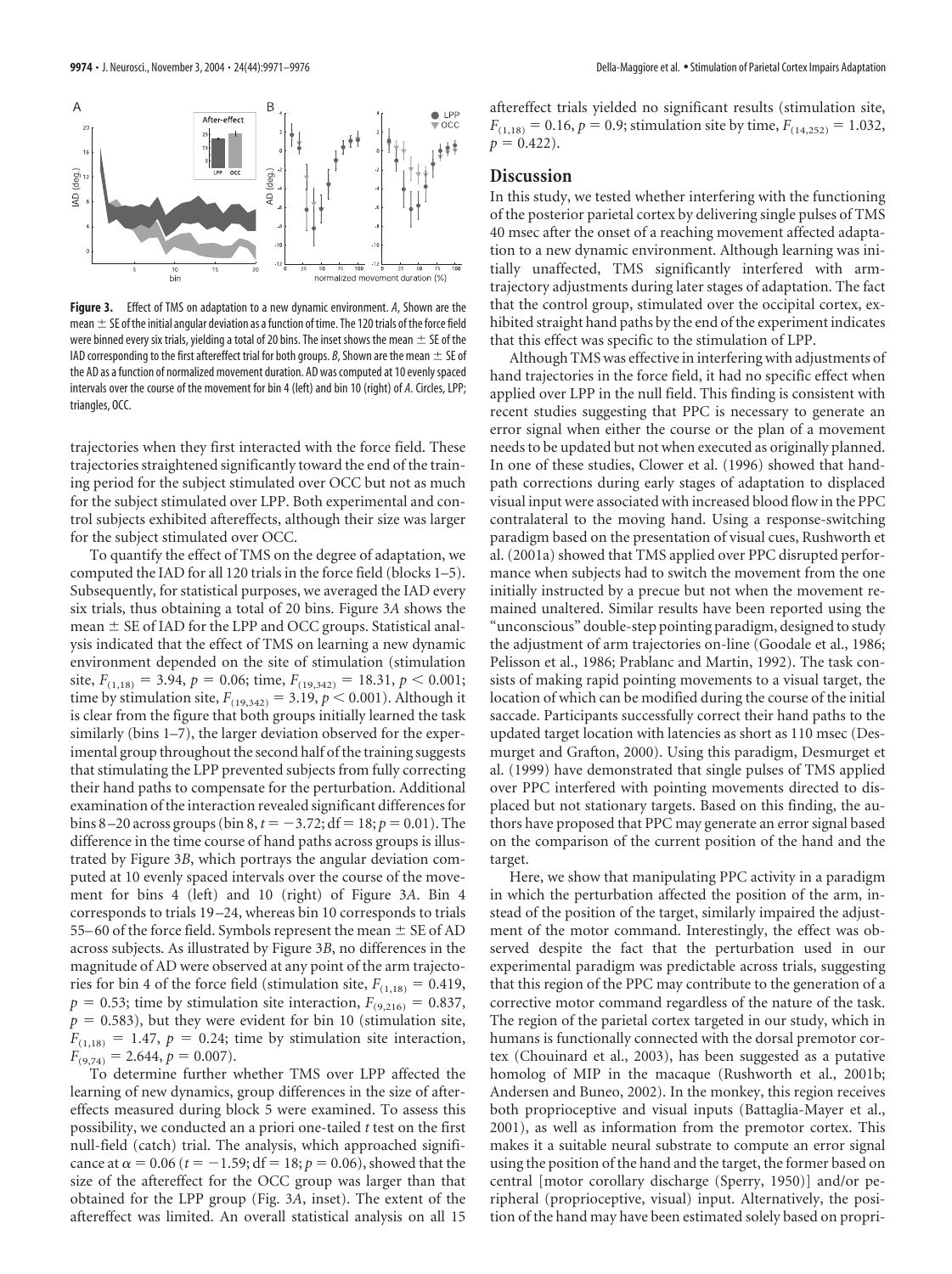oceptive and central input. Given that visual feedback was not experimentally manipulated here, we cannot discard this possibility.

Unlike our initial prediction, TMS only interfered with the correction of arm trajectories during later stages of adaptation. This is reflected in the similarity of IAD profiles for the first seven bins (42 trials) and the occurrence of aftereffects in both groups. These results are consistent with those by Thoroughman and Shadmehr (1999) showing that the timing of adjustments to motor commands varies over the course of force-field adaptation. Using the electromyographic response (EMG) of the biceps as the output of the motor command, the authors showed that the EMG peak shifted from  $\sim$ 250 msec during early exposure to the force field to  $\sim$  70 msec after training. Thus, it is possible that the timing of stimulation chosen in our study (40 msec from the onset of movement) was inefficient at interfering with LPP when subjects were first exposed to the force field but became effective later in adaptation, once adjustments to motor commands occurred earlier in the movement.

Alternatively, it is possible that PPC was not involved during early stages of adaptation. Although this option cannot be ruled out by our results, it is inconsistent with the reliable neurophysiological and neuropsychological evidence pointing to the PPC as a necessary structure for accurately directing reaching movements to visual targets (Goodale and Milner, 1992; Andersen and Buneo, 2003). The large directional errors experienced by patients with optic ataxia while reaching or shaping their hand according to the orientation of the object are a compelling illustration of this view (Perenin and Vighetto, 1988; Jakobson et al., 1991; Battaglia-Mayer and Caminiti, 2002; Rossetti et al., 2003). If PPC were necessary for accurate reaching, one would expect it to be active, especially during initial exposure to the force field, when arm trajectories experienced the largest deviations.

An important prediction of our study was that the stimulation of LPP would indirectly interfere with adaptation to a force field by precluding the initiation of corrective motor commands necessary to counteract the force field. The latter process may be mediated through other structure(s), among which the cerebellum is a suitable candidate (Thach et al., 1992; Shadmehr and Holcomb, 1997; Desmurget et al., 2001; Nezafat et al., 2001). A reliable behavioral marker to estimate the degree of learning new dynamics is the occurrence of aftereffects, which reflects the changes in the motor command that are necessary to counteract, in an anticipatory way, the external forces (Shadmehr and Mussa-Ivaldi, 1994). The size of the aftereffects observed in our study suggests that applying TMS over LPP did not prevent the formation of a memory for the new dynamic environment. However, the magnitude obtained for the first null-field trial, the only one that occurred unexpectedly, was marginally larger for the control group, supporting the possibility that TMS may indeed have interfered with learning during later but not early stages of adaptation. The observation that the magnitude of aftereffects increases mostly during early stages of adaptation supports this interpretation (Shadmehr and Mussa-Ivaldi, 1994). Alternatively, it is possible that TMS differentially affected trajectory corrections but spared adaptation. It has been proposed that these mechanisms may rely on parallel errorprocessing systems, with trajectory corrections being processed on-line and adaptation occurring off-line (Pisella et al., 2004). In that case, trajectory adjustments would not be necessary to achieve adaptation. Additional research would be necessary to evaluate these possibilities.

#### **Conclusions**

We have demonstrated that interfering with the functioning of the posterior parietal cortex 40 msec after the onset of a reaching movement impaired adaptation to a velocity-dependent force field. The persistent large errors in hand paths observed for the experimental group together with the timing of stimulation suggest that TMS specifically hindered the adjustment of reaching trajectories. Our results are consistent with a role of PPC in generating an error signal based on the position of the hand and the target. During learning to reach in a new predictable dynamic environment, this error signal would feed back into other brain regions (such as the cerebellum) resulting in the adjustment of descending motor commands and the generation of a memory for the new dynamic environment.

## **References**

- Amassian VE, Cracco RQ, Maccabee PJ, Cracco JB, Rudell AP, Eberle L (1998) Transcranial magnetic stimulation in study of the visual pathway. J Clin Neurophysiol 15:288 –304.
- Andersen RA, Buneo CA (2002) Intentional maps in posterior parietal cortex. Annu Rev Neurosci 25:189 –220.
- Andersen RA, Buneo CA (2003) Sensorimotor integration in posterior parietal cortex. Adv Neurol 93:159 –177.
- Battaglia-Mayer A, Caminiti R (2002) Optic ataxia as a result of the breakdown of the global tuning fields of parietal neurones. Brain 125:225–237.
- Battaglia-Mayer A, Ferraina S, Mitsuda T, Marconi B, Genovesio A, Onorati P, Lacquaniti F, Caminiti R (2000) Early coding of reaching in the parietooccipital cortex. J Neurophysiol 83:2374 –2391.
- Battaglia-Mayer A, Ferraina S, Genovesio A, Marconi B, Squatrito S, Molinari M, Lacquaniti F, Caminiti R (2001) Eye-hand coordination during reaching. II. An analysis of the relationships between visuomanual signals in parietal cortex and parieto-frontal association projections. Cereb Cortex 11:528 –544.
- Battaglia-Mayer A, Caminiti R, Lacquaniti F, Zago M (2003) Multiple levels of representation of reaching in the parieto-frontal network. Cereb Cortex 13:1009 –1022.
- Buneo CA, Jarvis MR, Batista AP, Andersen RA (2002) Direct visuomotor transformations for reaching. Nature 416:632–636.
- Burnod Y, Baraduc P, Battaglia-Mayer A, Guigon E, Koechlin E, Ferraina S, Lacquaniti F, Caminiti R (1999) Parieto-frontal coding of reaching: an integrated framework. Exp Brain Res 129:325–346.
- Chouinard PA, Van Der Werf YD, Leonard G, Paus T (2003) Modulating neural networks with transcranial magnetic stimulation applied over the dorsal premotor and primary motor cortices. J Neurophysiol 90:1071–1083.
- Clower DM, Hoffman JM, Votaw JR, Faber TL, Woods RP, Alexander GE (1996) Role of posterior parietal cortex in the recalibration of visually guided reaching. Nature 383:618 –621.
- Desmurget M, Grafton S (2000) Forward modeling allows feedback control for fast reaching movements. Trends Cogn Sci 4:423–431.
- Desmurget M, Epstein CM, Turner RS, Prablanc C, Alexander GE, Grafton ST (1999) Role of the posterior parietal cortex in updating reaching movements to a visual target. Nat Neurosci 2:563–567.
- Desmurget M, Grea H, Grethe JS, Prablanc C, Alexander GE, Grafton ST (2001) Functional anatomy of nonvisual feedback loops during reaching: a positron emission tomography study. J Neurosci 21:2919 –2928.
- Goodale MA, Milner AD (1992) Separate visual pathways for perception and action. Trends Neurosci 15:20 –25.
- Goodale MA, Pelisson D, Prablanc C (1986) Large adjustments in visually guided reaching do not depend on vision of the hand or perception of target displacement. Nature 320:748 –750.
- Hasnain MK, Fox PT, Woldorff MG (1998) Intersubject variability of functional areas in the human visual cortex. Hum Brain Mapp 6:301–315.
- Jakobson LS, Archibald YM, Carey DP, Goodale MA (1991) A kinematic analysis of reaching and grasping movements in a patient recovering from optic ataxia. Neuropsychologia 29:803–809.
- Kalaska JF, Caminiti R, Georgopoulos AP (1983) Cortical mechanisms related to the direction of two-dimensional arm movements: relations in parietal area 5 and comparison with motor cortex. Exp Brain Res 51:247–260.